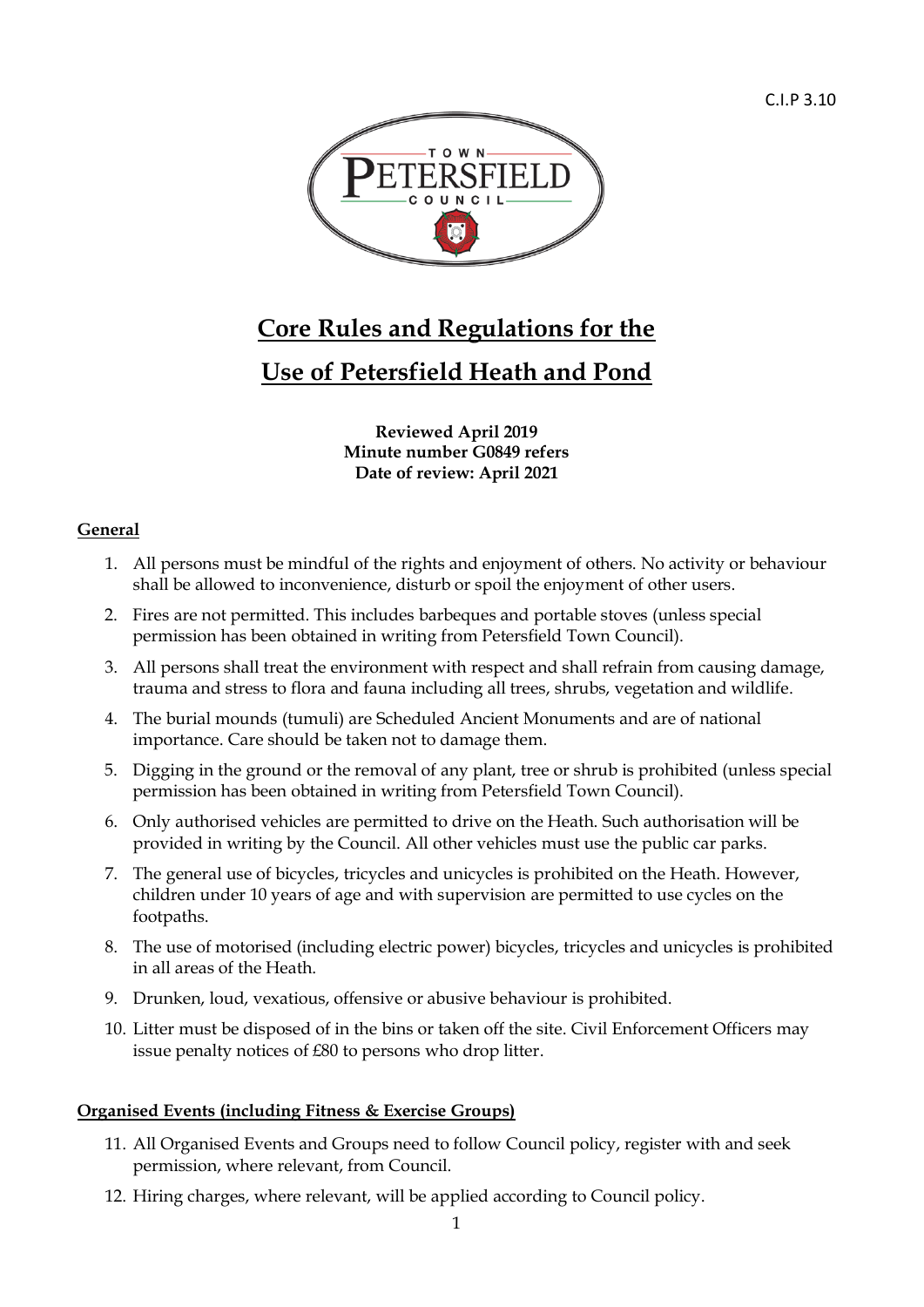C.I.P 3.10

- 13. An area to run the event will be agreed between the event organisers and Petersfield Town Council prior to the event taking place.
- 14. Organisers of any event or activity must have own insurance and public liability
- 15. There must be no obstruction of pathways, entrances or exits.
- 16. The area used for the event is to be kept clean and tidy, no mess of any kind is to be left behind after the event.
- 17. All litter from the event must be removed from the site.
- 18. Any retail food provided directly or indirectly by the event organisers must be approved by Petersfield Town Council.
- 19. Signs must be erected by the event organisers at the main entrances and car parks of the Heath to direct people to the location of the event. These must be removed immediately after the event has finished.

#### **Sports & Other Activities**

- 20. The use of metal detectors and locators is prohibited.
- 21. The playing or practice of golf is prohibited in all areas of the Heath.
- 22. Ball games are only permitted on the mown grassed areas of the Heath.
- 23. The Cricket pitch and outfield is reserved for use by Petersfield Cricket Club. Ball games or any other activity likely to cause damage is prohibited. Pedestrians must keep to the designated footpaths and not stray onto the cricket pitch.
- 24. The take-off, landing and flying of drones and model aircraft on and above the Heath and pond is prohibited (unless special permission has been obtained in writing from Petersfield Town Council).

### **Animals**

- 25. All persons bringing a dog onto the Heath shall ensure that such dog be and continue to be under proper control, and be effectually restrained from causing annoyance to any person, and from worrying or disturbing any animal or waterfowl, and from entering the pond.
- 26. Dog fouling must be collected and placed in the litter bins or taken off the site. Civil Enforcement Officers may issue penalty notices of £50 to persons who fail to clear up their dog's mess.
- 27. Dogs are prohibited from entering the pond.
- 28. Horse riding is prohibited in all areas of the Heath.

### **Pond & Fishing**

- 29. Swimming or bathing in the pond is prohibited.
- 30. Motorised boats are prohibited (unless special permission has been obtained in writing from Petersfield Town Council).
- 31. Only licensed pleasure boats and canoes are permitted on the pond. Licences can be purchased from Council.